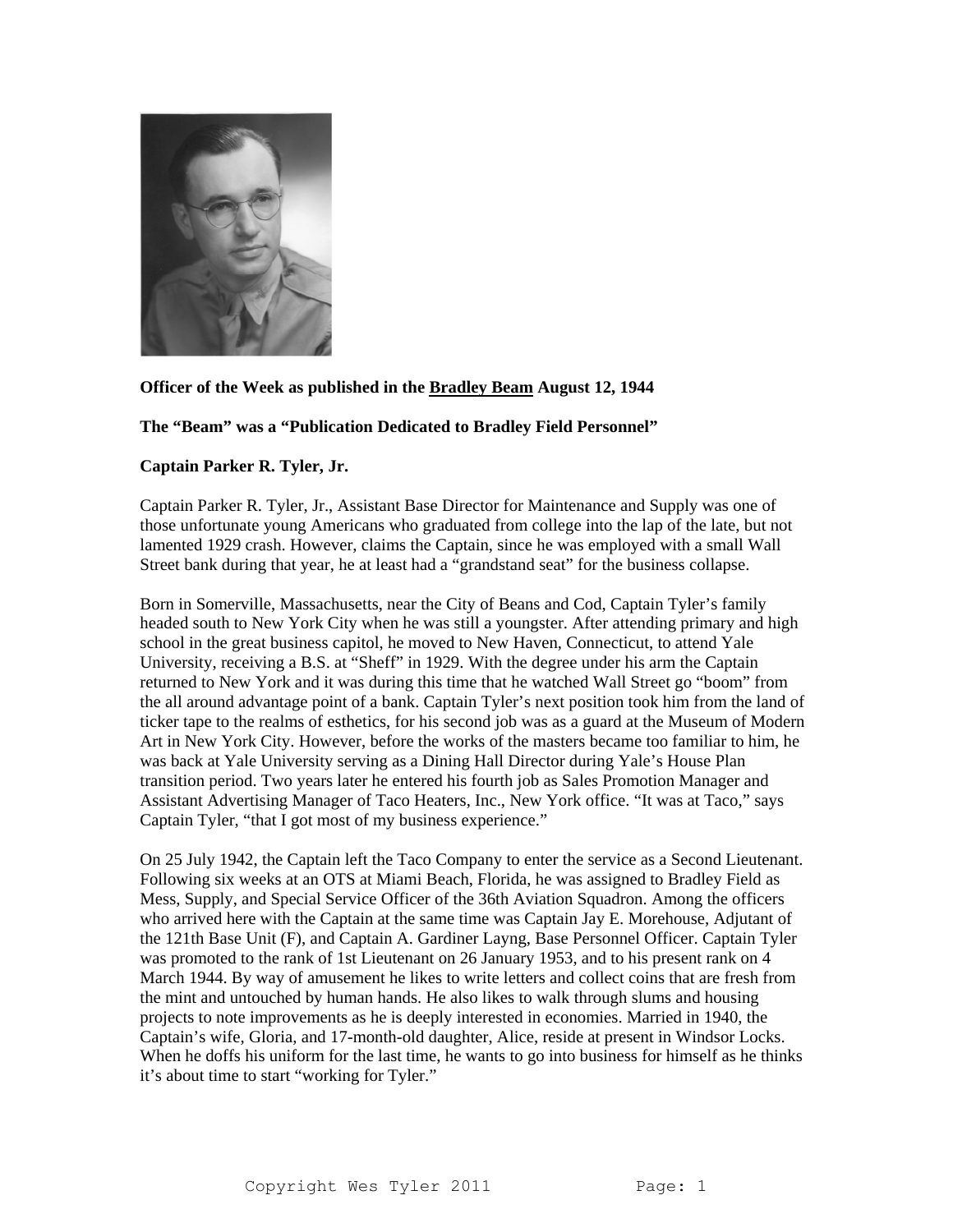## **War Stories**

Wes Tyler

 My father, Parker Tyler, enlisted at the age of 34 in 1942, and often told the story that he did so after seeing a newspaper advertisement. Apparently, the Army Air Corps was looking for businessmen to join and offered immediate commissions as Second Lieutenants. He never spoke of how likely it was that he would be drafted at that point in time, but he was certainly motivated to enlist as an officer rather than be inducted to an unknown rank.

 His first assignment was at Bradley Field, the site of today's Bradley International Airport just north of Hartford, where he served as Assistant Base Director for Maintenance and Supply for over two years.

 A recurring theme of his stories about this period related to commanding black soldiers in the segregated army. Having spent most of his life in New York City, his eyes were now opened wide to new aspects of racial inequality. First, and obviously, black soldiers were generally relegated to the most menial duties and led exclusively by white officers. Second, the life experience, education and demeanor of black men from the south vastly differed from black men in New York City. Third, although his past had exposed him to other religions and nationalities, he had never worked beside black men. As their commander and as a man with a conscience and religious conviction he was deeply affected.

 According to my Mom, Dad was determined to help his black troops "lead a better life", but I don't know what he actually did for them at the time. However, later in life, he sought to recruit blacks into his business, supported a local black Baptist church and, in other ways, showed a commitment to those he saw in need.

 When you read From Seattle to Ie Shima, it's difficult to reconcile the Parker Tyler I'm writing about and the one who described men as "colored" and "Japs" and identifies them by religion and heritage. While one has to recognize the context of the era, it's also true that my father was prejudiced. He was prejudiced in that he held beliefs about the motivations and behaviors of other ethnic and religious groups than his own. He did not, however, treat people badly because of these prejudices. Instead, he extended his hand to them first and set an example to his children that diversity was a value in a time before the word became overused.

In November 1944, Dad reported to Bluthenthal AFB and became the supply officer for the 413th fighter squadron with the assignment of assembling supplies for the 413th Fighter Group's trip to Ie Shima.

Dad recognized that as a supply officer that his role was to get his unit what they needed, when they needed it, whether or not they were due it. In some cases a supply officer might be expected to fulfill a desire of a superior officer regardless of need.

He alludes to this when, in From Seattle to Ie Shima, he provides a hypothetical situation where a General orders that lumber not be used to build mess halls, but a unit commander expects his supply officer to get lumber to build a mess hall. In actuality, this was not hypothetical and Dad was the one that got his unit's mess hall built before any other on the Ie Shima.

 These procurement feats were accomplished through "wheeling and dealing" and Dad arrived on Ie Shima prepared. He often told us that when he shipped out, he had brought a footlocker filled with bottles of liquor for trading purposes. He relished the memory of his bunkmates using the footlocker as a table on which to play cards during the journey, never knowing what was inside.

 As the war came to a conclusion, Dad's skill at trading and selling continued. In his letters to my Mom, her Father and his own Mother he pestered them to send him rolls of film as every soldier wanted photos as souvenirs. Dad was selling cameras too, but I don't know where they came from. When after the war he was able to visit Tokyo, Dad seems to have been loaded